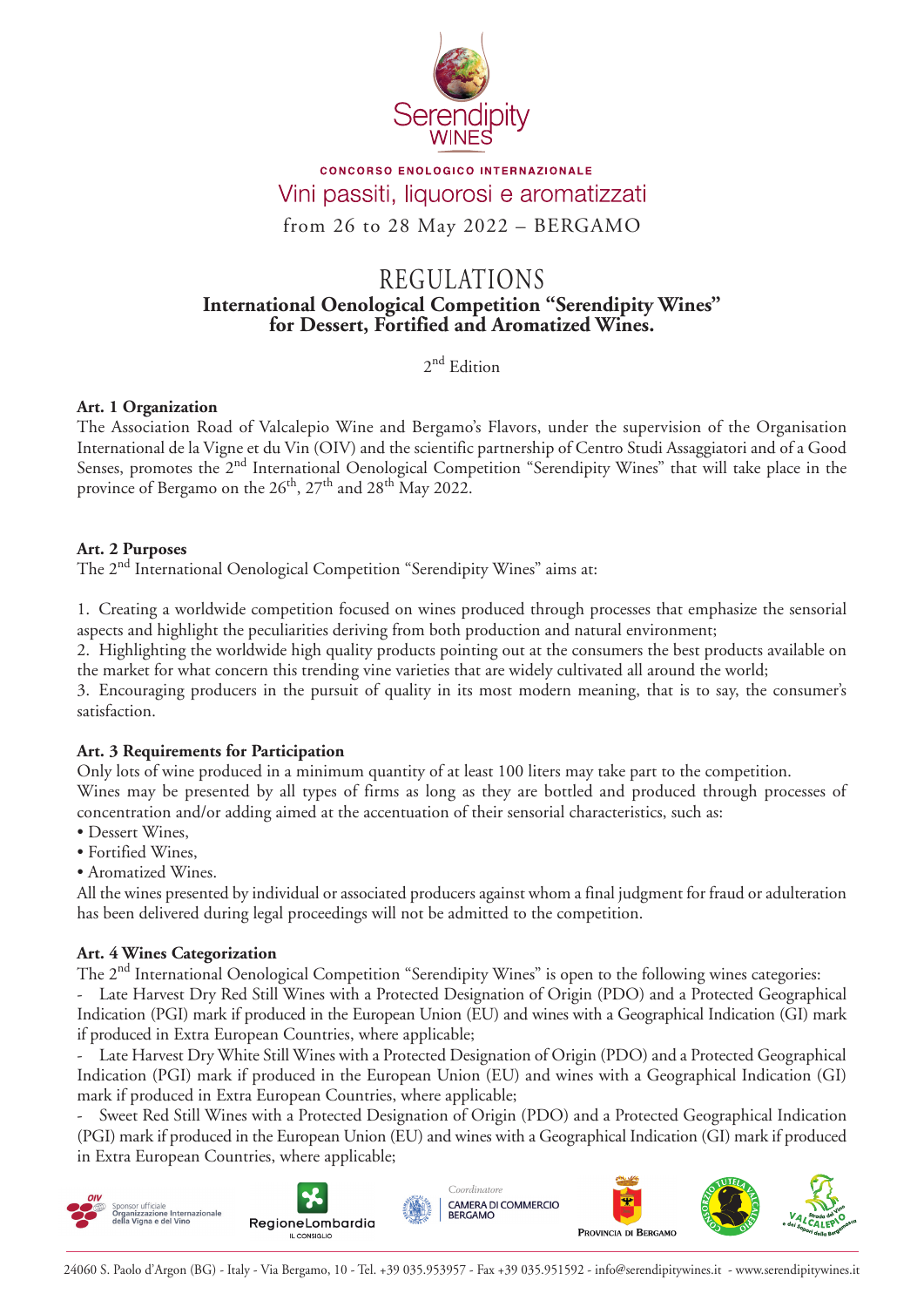

- Sweet White Still Wines with a Protected Designation of Origin (PDO) and a Protected Geographical Indication (PGI) mark if produced in the European Union (EU) and wines with a Geographical Indication (GI) mark if produced in Extra European Countries, where applicable;

- Fortified Wines with a Protected Designation of Origin (PDO) and a Protected Geographical Indication (PGI) mark if produced in the European Union (EU) and wines with a Geographical Indication (GI) mark if produced in Extra European Countries, where applicable;

- Aromatized Wines with a Protected Designation of Origin (PDO) and a Protected Geographical Indication (PGI) mark if produced in the European Union (EU) and wines with a Geographical Indication (GI) mark if produced in Extra European Countries, where applicable.

In the classification and verification of the above mentioned denominations the European Union definitions or the country of production definitions shall be applied.

The Organization reserves the right to modify the categories depending on the number of enrolled samples.

## **Art. 5 Organizing Committee**

The Organizing Committee is appointed by The Association Road of Valcalepio Wine and Bergamo's Flavors among its board members and technicians. The Organizing Committee shall appoint a public official to supervise the correctness of all the procedures required by these regulations and, in particular, the process of samples' anonymization.

#### **Art. 6 Scientific Committee**

The Scientific Committee is composed of representatives of the following organizations:

- Association Road of Valcalepio Wine and Bergamo's Flavors
- Consorzio Tutela Valcalepio
- Centro Studi Assaggiatori
- Good Senses.

## **Art. 7 Presidium**

The presidium, in accordance with OIV regulations concerning the organization of Oenological Competitions, shall be composed of members of the Scientific Committee and/or persons selected by this same organization among persons suitable for performing the task.

#### **Art. 8 Enrollment Procedures**

Firm that intend taking part to the International Oenological Competition must send to the Strada del Vino Valcalepio e dei Sapori della Bergamasca (via Bergamo, 10 – 24060 San Paolo d'Argon BG – Italy) by the **30 April 2022**:

- 1. Application for participation according to Attachment A, available for download on www.serendipitywines.it, fully filled out;
- 2. Bank Transfer (please attach copy) of € 90.00 (ninety) for each reference presented made out to: Strada del Vino Valcalepio e dei Sapori Bergamaschi, via Bergamo 10 – San Paolo d'Argon (BG), Italy, IBAN Code: IT75G0538752470000042473213, SWIFT Code: BPMOIT22XXX, loging bank BPER Banca, Branch of Albano Sant'Alessandro (Italy), specifying that it is a fee for organizational expenses for a non-profit event;
- 3. 1 front and 1 back label identical to those applied on the bottles presented to the International Competition, in a closed envelope;
- 4. 3 bottles from the same lot with a capacity of 0,750 liters or, as an alternative, 3 bottles from the same lot with a capacity of 0,500 liters or 4 bottles from the same lot with a capacity of 0,375 liters. The wine box must clearly mention: "Non Commercial Sample sent for the 2<sup>nd</sup> International Oenological Competition "Serendipity Wines";
- 5. Sampling report, drawn up on a specific form in accordance with the procedures enacted in the nation where the entrant has its registered office. The entrant accepts to permit access to its own premises to personnel assigned the task of taking samples;
- 6. Test Certificate, issued even by the cellars laboratory, containing, at the very least, the following parameters:
- Alcohol title at 20°C;
- Sugar content;
- Total Acidity in g/l expressed in tartaric or sulfuric acid;
- Volatile acidity, ppm;
- Total sulfur Dioxide;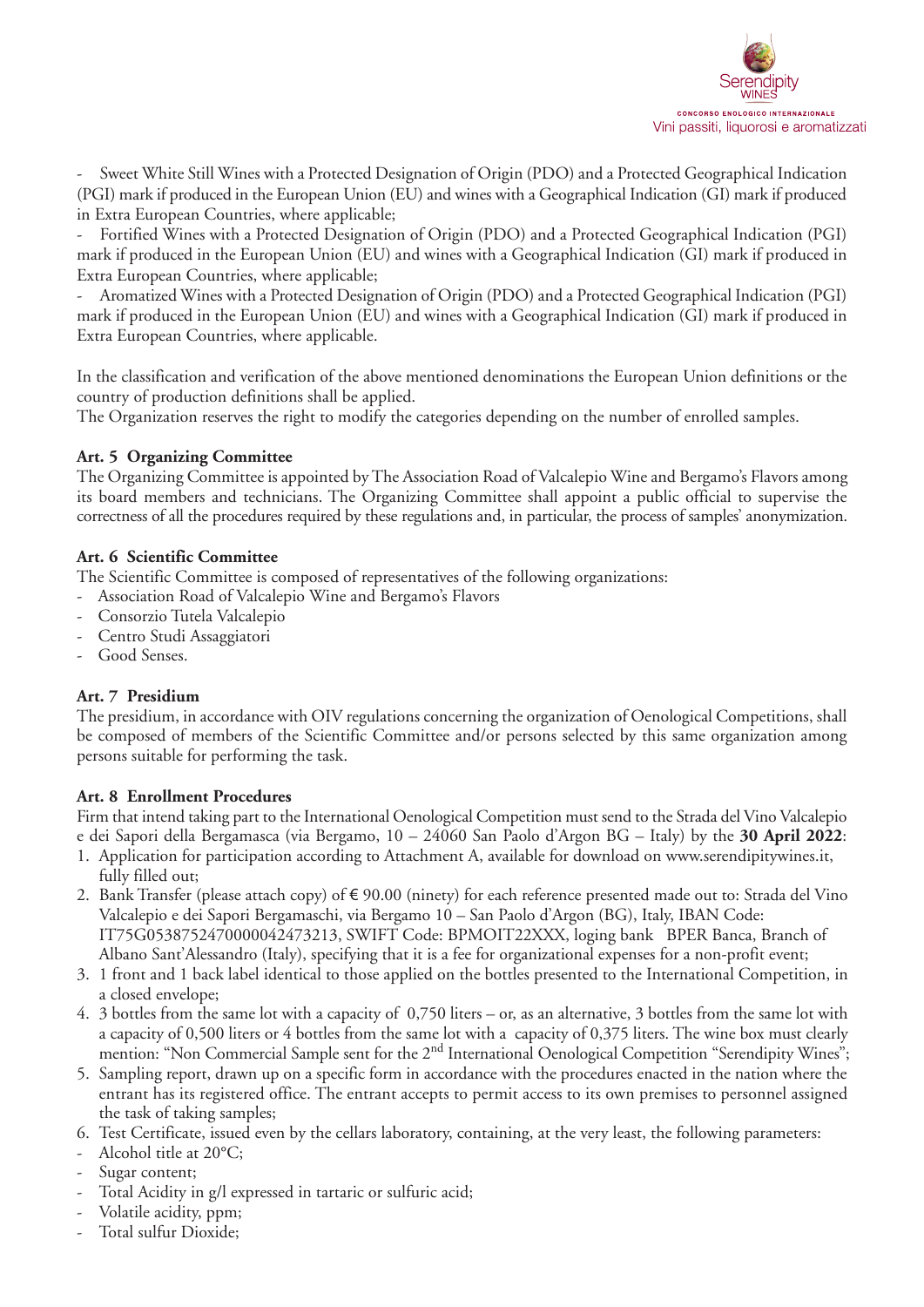

#### Total free sulfur Dioxide.

For what concerns aromatized wines, the following parameters are requested:

- Alcohol title at 20°C;
- Sugar content;
- Volatile Substances Content;
- Methyl Alcohol content.

The certificate must mention the name of the Entrant presenting the wine and the enrolled wine with all data necessary for identifying the sample.

For Controlled Origin Wines the Entrant must submit the statement from the relevant authority certifying the name and origin of the wine.

The Organizing Committee reserves the right to make its own comparison and control tests. The Authorized Organization shall proceed to the control even with visits to the producers taking part to the Oenological Competition to verify the rightness of what stated in the enrollment forms and the attached documents. In case of divergences between what stated in the enrollments forms and the actual situation the wine lot is automatically excluded form the competition and the eventual irregularities will be reported to the competent authority.

## **Art. 9 Liability**

The Organizers decline all liability in case of any delay in the delivery of the samples with respect to the established date, in case of partial or total loss of the samples during the shipment or the state of preservation of the samples. The Entrants are in charge of all costs related to the delivery of the samples.

## **Art. 10 Receiving of the samples**

Once received, all the samples enrolled to the International Oenological Competition shall be preserved in compliance with the proper oenological techniques.

Before being submitted to the tasting committees, the samples of wines shall be anonymized using two special codes:

- The first assigned by the organization at the time of reception;

The second assigned by a public officer formally appointed by the Organizing Agency before the submission of the sample to the tasting committees.

## **Art. 11 Rating**

The rating of the samples will take place in Bergamo Province on 27 May 2022 by special committees composed of at least five members – oenologists, oenotechnicians, sensorialists, professional tasters, sommeliers and wine & food journalists – the majority of whom must be of foreign origin and technical background in accordance with the OIV 332A/2009 Regulation.

The Committees shall judge the samples based on the rating method of the Union Internationale des Oenologues as established by OIV 332A/2009 Regulation.

Rating shall be expressed independently by each member and the final score shall be calculated as provided by the aforementioned regulations.

The judgments of the committees are unappealable.

## **Art. 12 Privacy**

To safeguard the prestige of Entrants, the Organizing Committee shall publish only the awarded wines list. Neither the names of enrolled producers nor the score assigned to individual samples shall be published.

#### **Art. 13 Recognition and Award**

Minimum score for awarding honors is 80/100 points as established by art. 14 of OIV 332A/2009 Regulation. The final result for each wine is calculated by the arithmetic mean of the individual judgments after the removal of ratings that differ more than seven points from the mean itself, as established by art. 13 of OIV 332A/2009 Regulation. Based on the score achieved and based on what established by OIV Regulations, all wines belonging to each category shall be awarded ex-aequo, following the 30% limit set by OIV, with the following honors:

- Grand Gold Medal: score of at least 92/100 points,
- Gold Medal: score of at least 85/100 points,